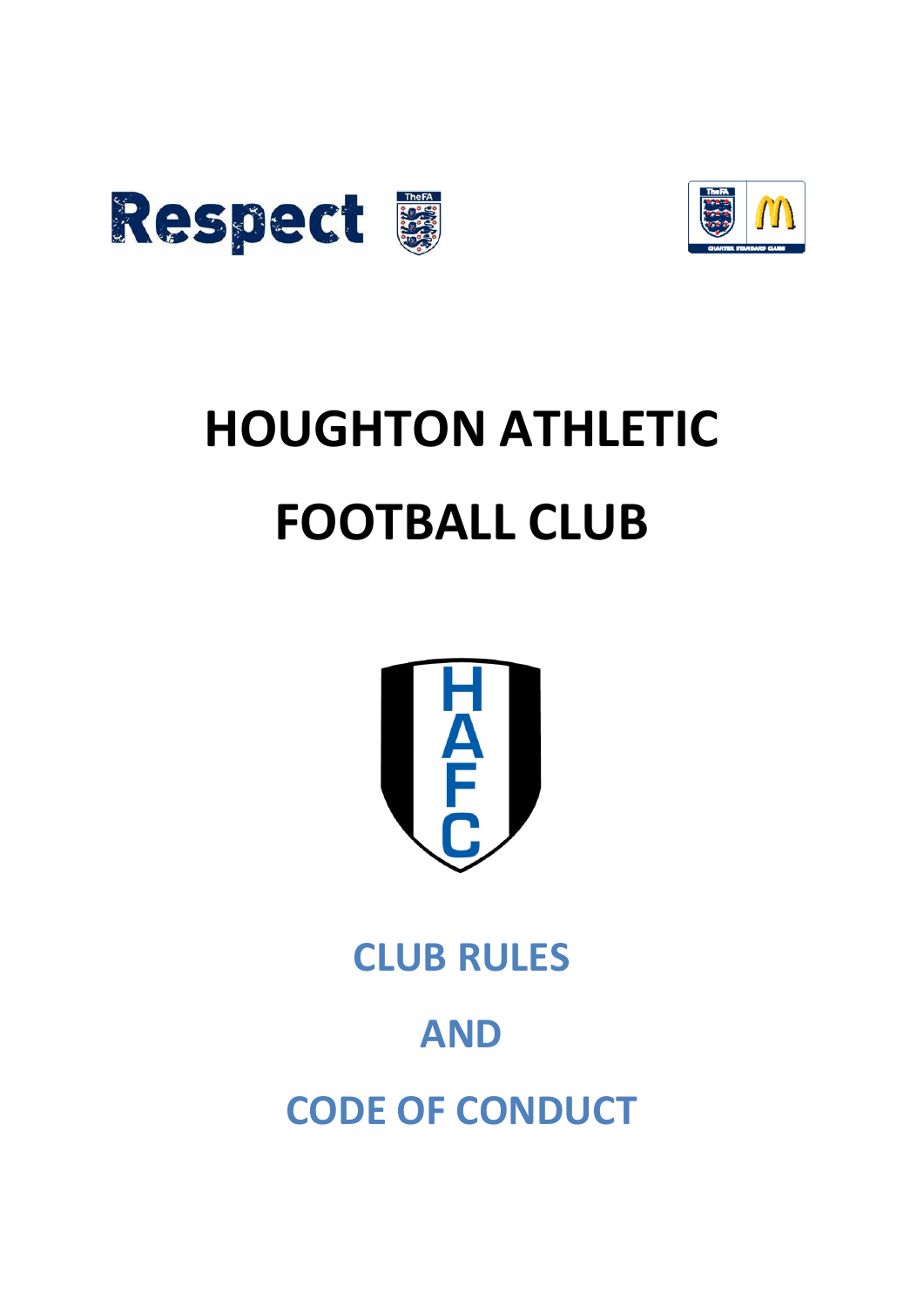# *Code of Conduct for Football*

#### **Community**

Football, at all levels, is a vital part of a community. Football will take into account community feeling when making decisions.

#### **Equality**

Football is opposed to discrimination of any form and will promote measures to prevent it, in whatever form, from being expressed.

#### **Participants**

Football recognises the sense of ownership felt by those who participate at all levels of the game. This includes those who play, those who coach or help in any way, and those who officiate, as well as administrators and supporters. Football is committed to appropriate consultation.

#### **Young People**

Football acknowledges the extent of its influence over young people and pledges to set a positive example.

#### **Propriety**

Football acknowledges that public confidence demands the highest standards of financial and administrative behaviour within the game, and will not tolerate corruption or improper practices.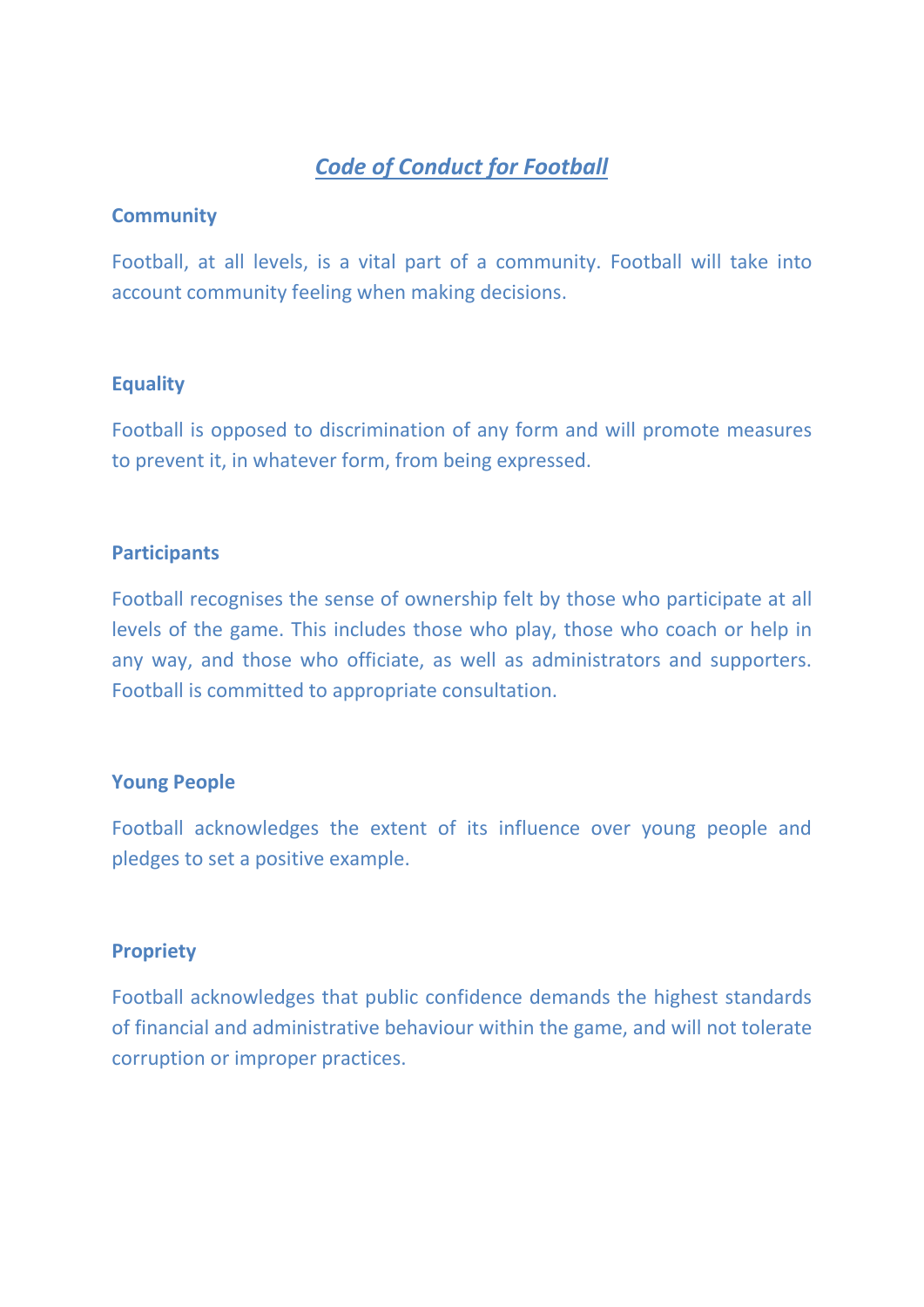#### **Trust and Respect**

Football will uphold a relationship of trust and respect between all involved in the game, whether they are individuals, clubs or other organisations.

#### **Violence**

Football rejects the use of violence of any nature by anyone involved in the game.

#### **Fairness**

Football is committed to fairness in its dealings with all involved in the game.

#### **Integrity and Fair Play**

Football is committed to the principle of playing to win consistent with Fair Play.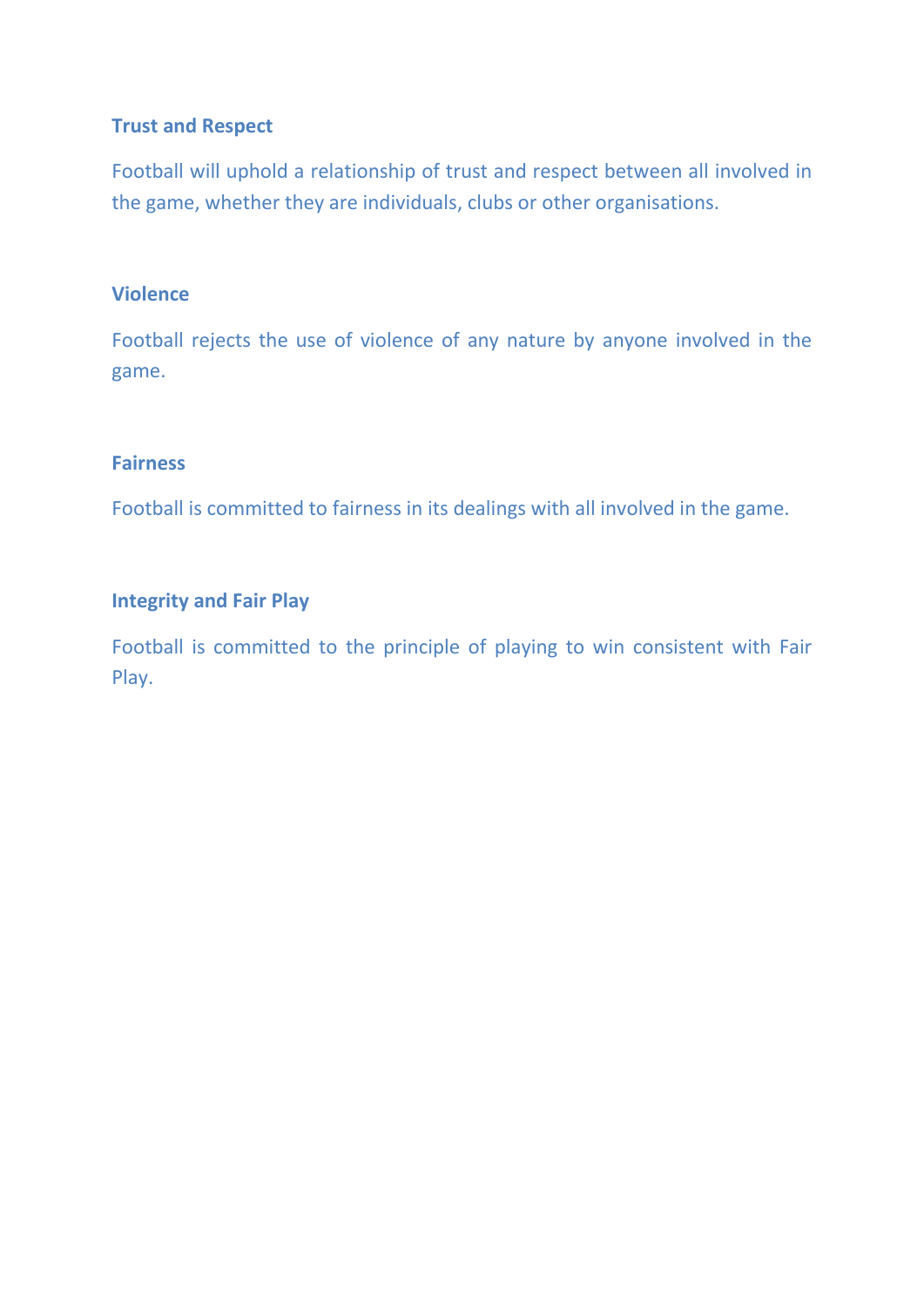# *Code of Conduct for Coaches*

Set out below is The FA Coaches Association Code of Conduct (which reflects the standards expressed by the National Coaching Foundation and the National Association of Sports Coaches) which forms the benchmark for all involved in coaching.

1. Coaches must respect the rights, dignity and worth of each and every person and treat each equally within the context of the sport.

2. Coaches must place the well-being and safety of each player above all other considerations, including the development of performance.

3. Coaches must adhere to all guidelines laid down by governing bodies.

4. Coaches must develop an appropriate working relationship with each player based on mutual trust and respect.

5. Coaches must not exert undue influence to obtain personal benefit or reward.

6. Coaches must encourage and guide players to accept responsibility for their own behaviour and performance.

7. Coaches must ensure that the activities they direct or advocate are appropriate for the age, maturity, experience and ability of players.

8. Coaches should, at the outset, clarify with the players (and, where appropriate, parents) exactly what is expected of them and also what they, as players, are entitled to expect from their coach.

9. Coaches must co-operate fully with other specialists (e.g. other coaches, officials, sports scientists, doctors, physiotherapists) in the best interests of the player.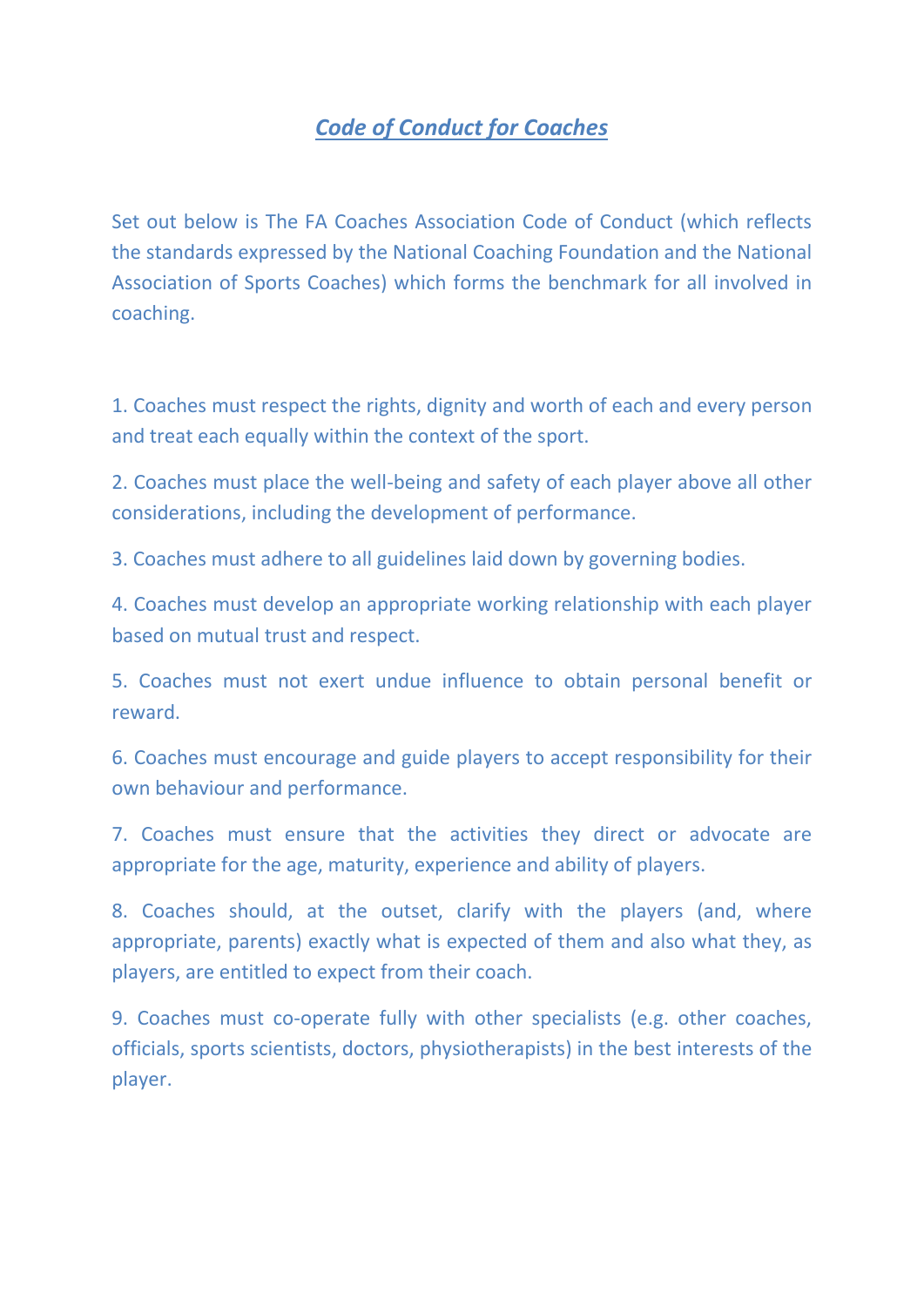10. Coaches must always promote the positive aspects of the sport (e.g. fair play) and never condone violations of the Laws of the Game, behaviour contrary to the spirit of the Laws of the Game or relevant rules and regulations or the use of prohibited substances or techniques.

11. Coaches must consistently display high standards of behaviour and appearance.

12. Not to use or tolerate inappropriate language.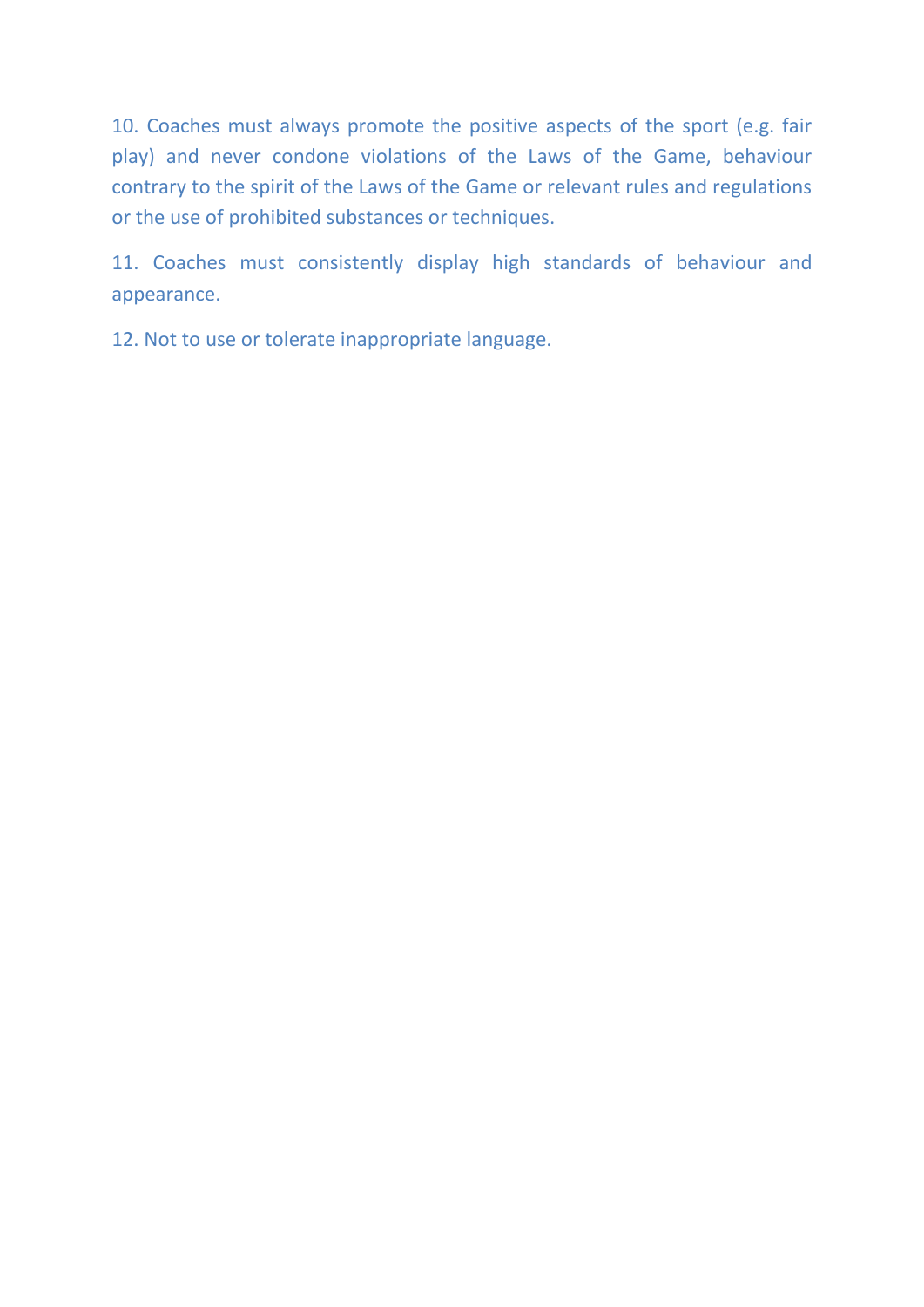## *Code of Conduct for Players*

#### **Obligations towards the game**

#### *A player should:*

1. Make every effort to develop their own sporting abilities, in terms of skill, technique, tactics and stamina.

2. Give maximum effort and strive for the best possible performance during a game, even if his team is in a position where the desired result has already been achieved.

3. Set a positive example for others, particularly young players and supporters.

4. Avoid all forms of gamesmanship, and time-wasting.

5. Always have regard to the best interests of the game, including where publicly expressing an opinion on the game and any particular aspect of it, including others involved in the game.

6. Not use inappropriate language.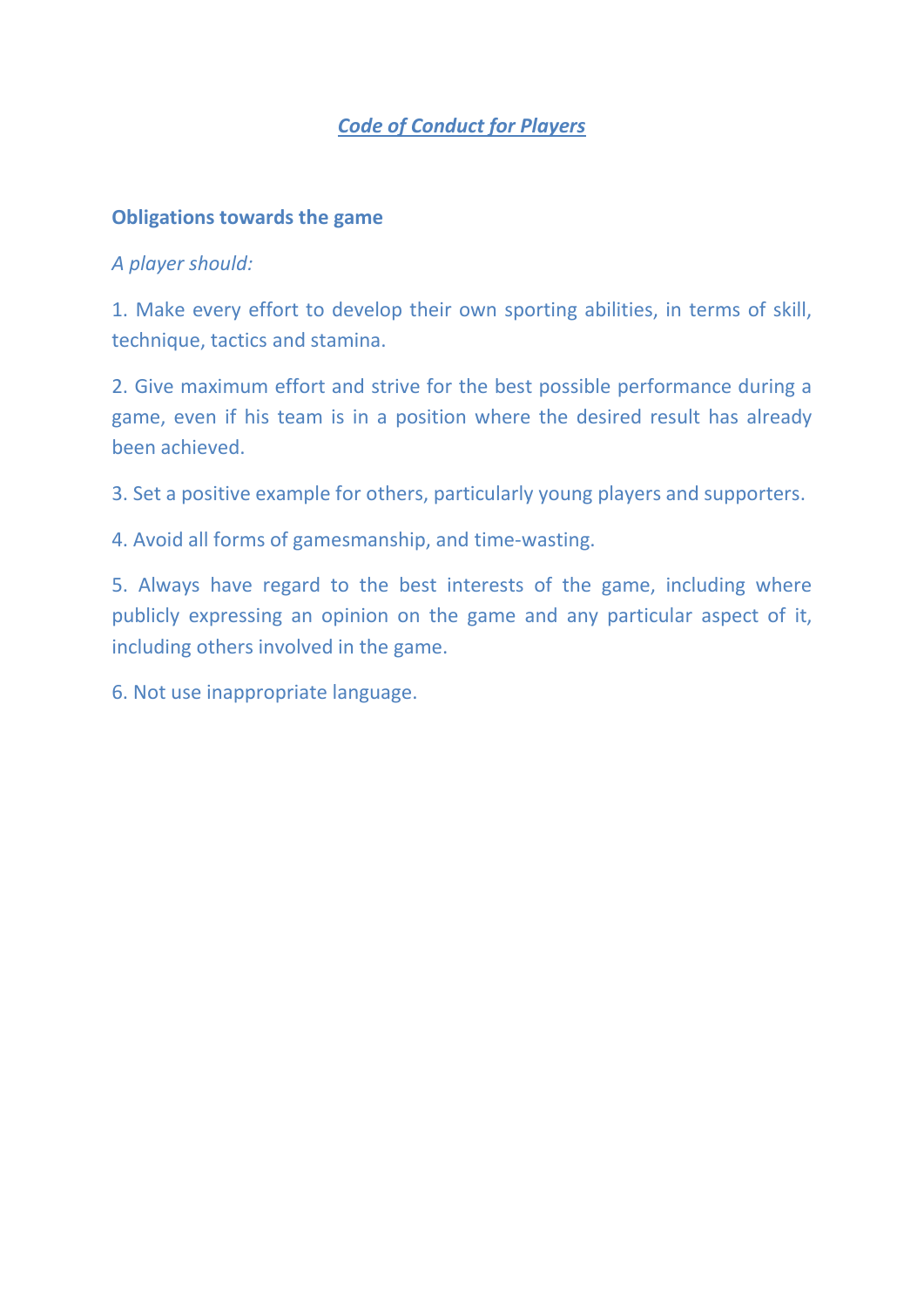#### **Obligations towards one's own team**

#### *A player should:*

1. Make every effort consistent with Fair Play and the Laws of the Game to help his own team win.

2. Resist any influence which might, or might be seen to, bring into question his commitment to the team winning.

3. Endeavour to attend (and be punctual for) all training sessions and games unless unable to do so for a good reason. In the event that a player cannot attend a training session/game, the manager (or coach) must be informed prior to the start of the session/game.

4. Ensure that he/she wears appropriate footwear and shin guards for training sessions and games. Players who do not have adequate footwear (or shin guards) may be asked to sit out training sessions and games for safety reasons.

#### **Respect for the Laws of the Game and competition rules**

#### *A player should:*

1. Know and abide by the Laws, rules and spirit of the game, and the competition rules.

- 2. Accept success and failure, victory and defeat, equally.
- 3. Resist any temptation to take banned substances or use banned techniques.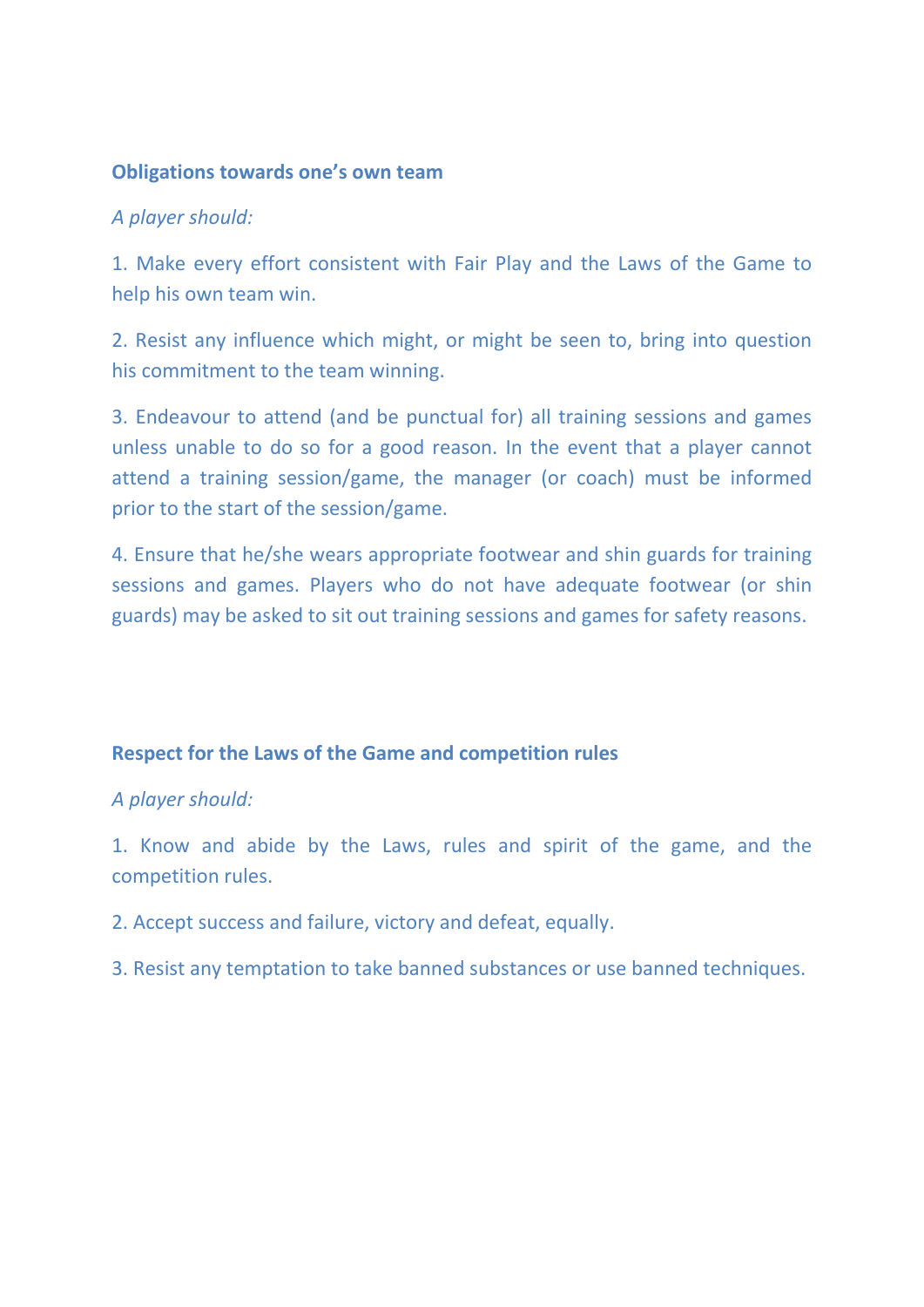#### **Respect towards Opponents**

#### *A player should:*

1. Treat opponents with due respect at all times, irrespective of the result of the game.

2. Safeguard the physical fitness of opponents, avoid violence and rough play, and help injured opponents.

#### **Respect towards the Match Officials**

#### *A player should:*

- 1. Accept the decision of the Match Official without protest.
- 2. Avoid words or actions which may mislead a Match Official.
- 3. Show due respect towards Match Officials.

#### **Respect towards Team Officials**

#### *A player should;*

1. Abide by the instructions of their Coach and Team Officials, provided they do not contradict the spirit of this Code.

2. Show due respect towards the Team Officials of the opposition.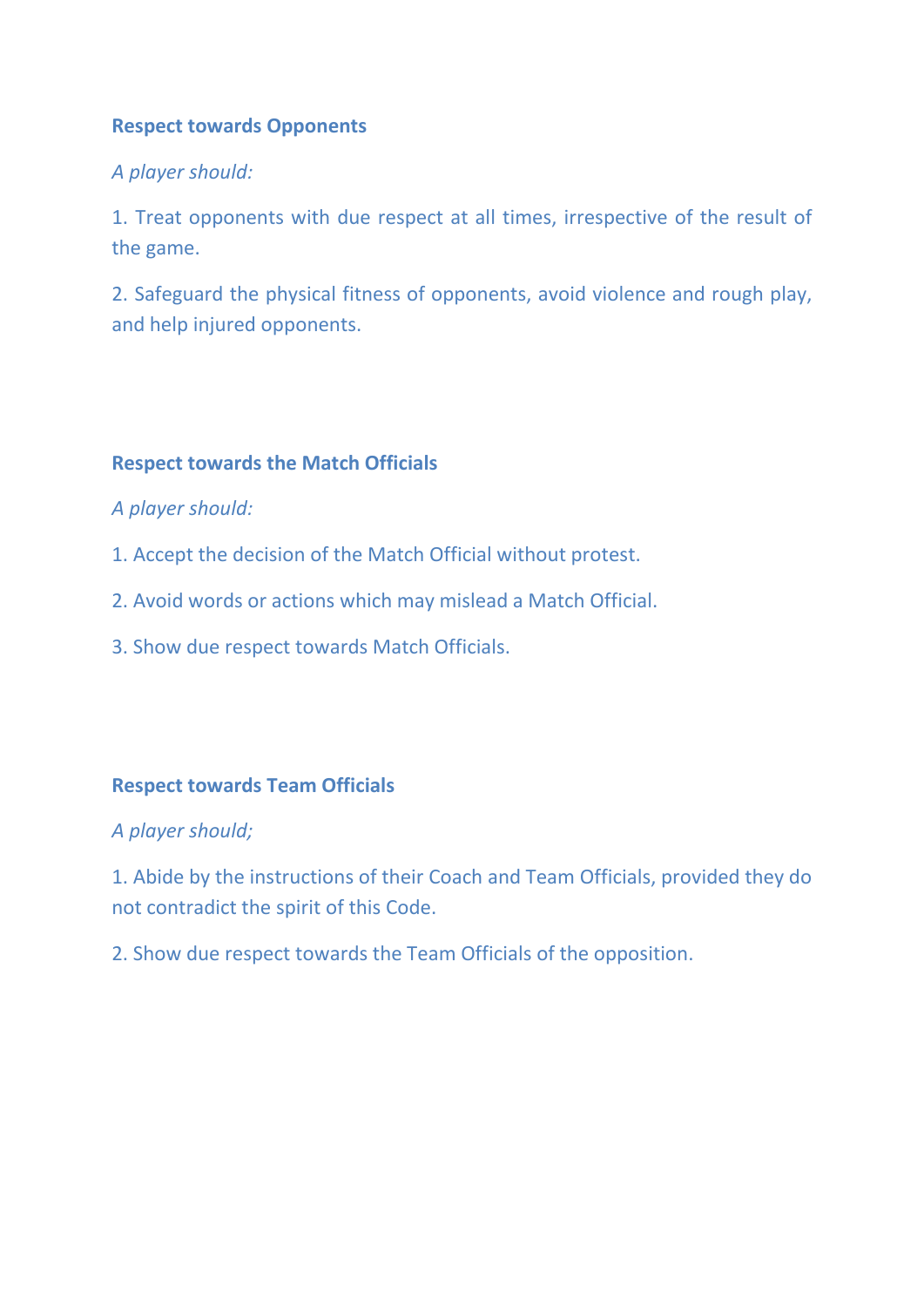#### **Obligations towards the Supporters**

*A player should:*

1. Show due respect to the interests of supporters.

#### **Player Disciplinary Procedures**

In the event that a player fails to follow the club rules or code of conduct (as described in this document), the following disciplinary procedures will be implemented:

- *Step 1: Verbal warning to player and player's parents informed.*
- *Step 2: Written warning to player and player's parents informed (suspension from next match).*
- *Step 3: Dismissal from the team.*

*A player or parent has the right to appeal against any of the above measures at any time.* Appeals should be submitted in writing and will be considered by the committee. The committee's decision is final.

In addition to the above disciplinary measures, the club is also bound by whatever fines and or punishments that the local Football Association deem appropriate.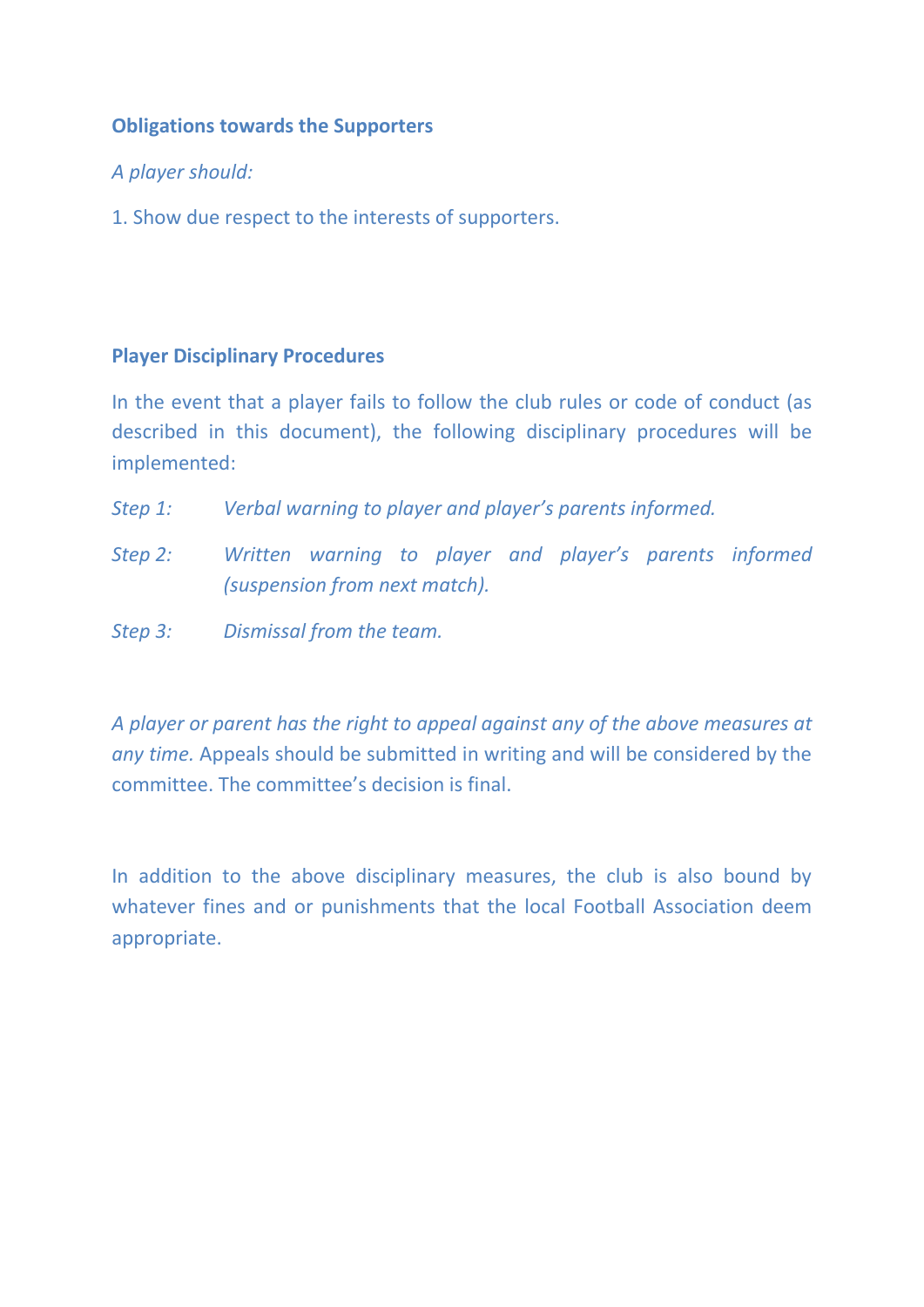# *Code of Conduct for Team Officials*

This Code applies to all team / club officials (although some items may not apply to all officials).

#### **Obligations towards the Game**

*The team official should:*

1. Set a positive example for others, particularly young players and supporters.

2. Promote and develop his own team having regard to the interest of the Players, Supporters and reputation of the national game.

3. Share knowledge and experience when invited to do so, taking into account the interest of the body that has requested this rather than personal interests.

4. Avoid all forms of gamesmanship.

5. Show due respect to Match Officials and others involved in the game.

6. Always have regard to the best interests of the game, including where publicly expressing an opinion of the game and any particular aspect of it, including others involved in the game.

7. Not use or tolerate inappropriate language.

#### **Obligations towards the Team**

#### *The team official should:*

1. Make every effort to develop the sporting, technical and tactical levels of the club/team, and to obtain the best results by the team, using all permitted means.

2. Give priority to the interests of the team over individual interests.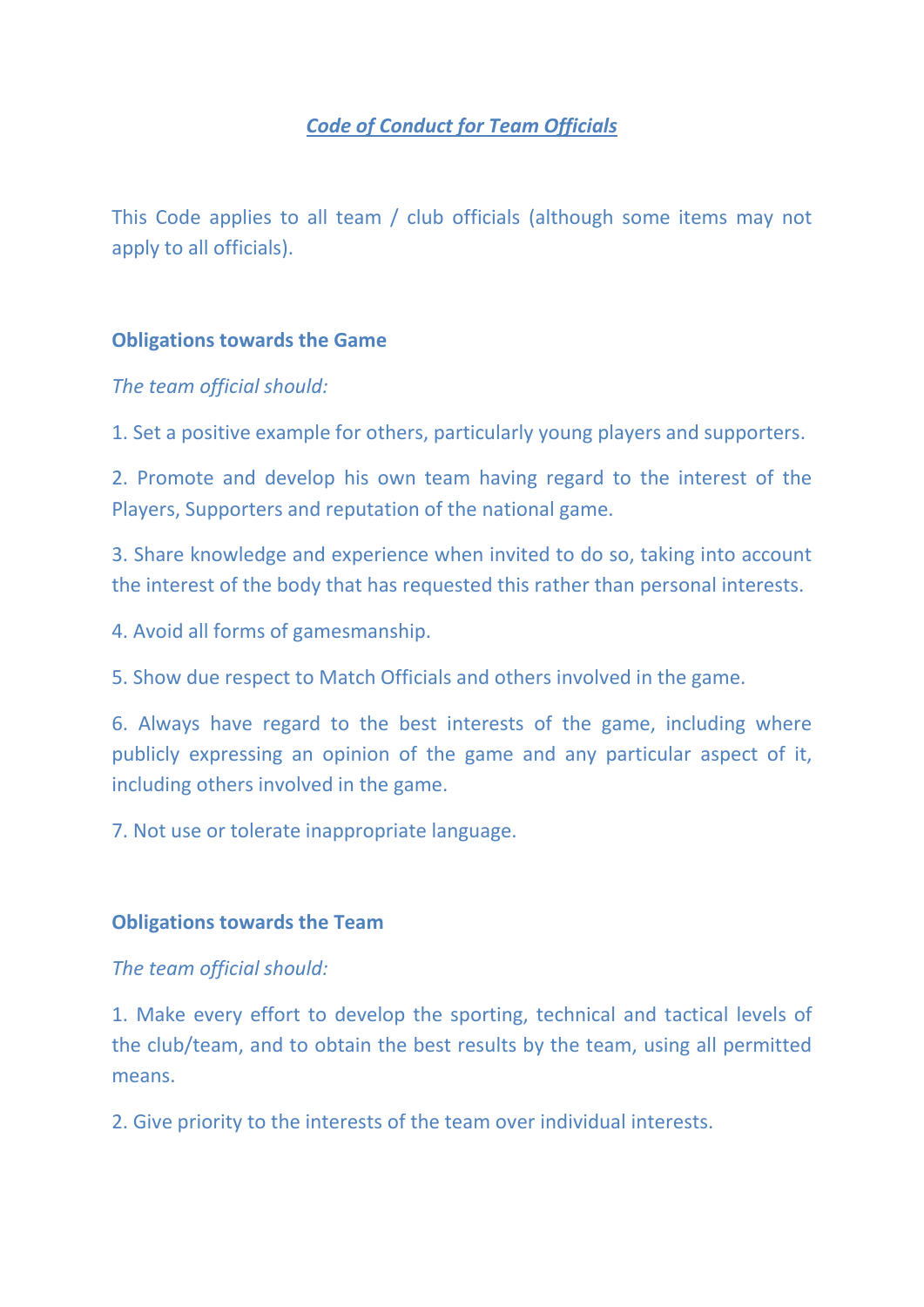3. Resist all illegal or unsporting influences, including banned substances and techniques.

4. Promote ethical principles.

5. Show due respect to the interests of players, coaches and other officials, at their own club/team and others.

#### **Obligations towards the Supporters**

*The team official should:*

1. Show due respect to the interests of supporters.

#### **Respect towards the Match Officials**

A team official should:

- 1. Accept the decisions of the Match Official without protest.
- 2. Avoid words or actions which may mislead a Match Official.
- 3. Show due respect towards Match Officials.